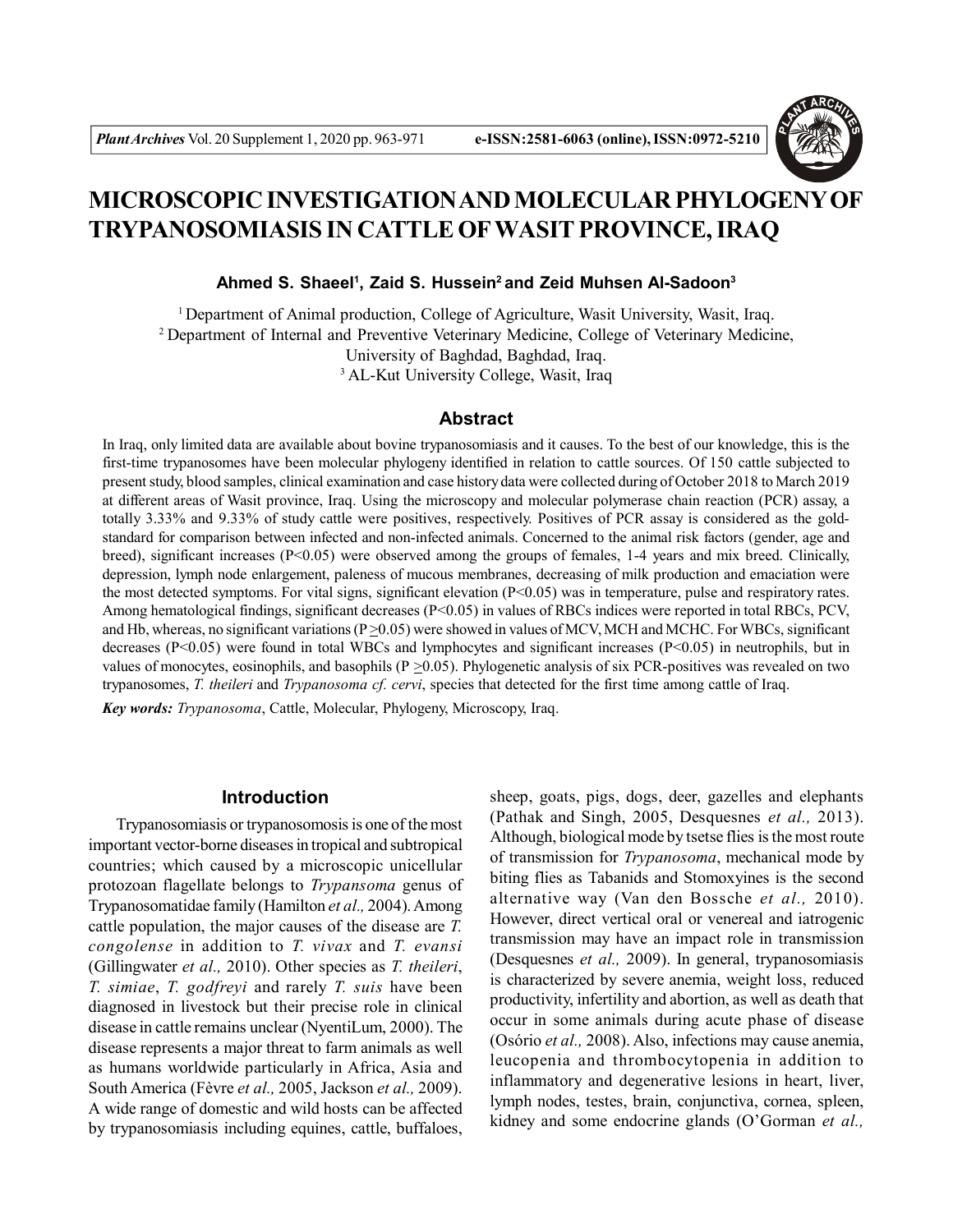2006; Osório *et al.,* 2008). The disease may be fatal in sub-clinical or chronic infection due to absence of treatment, complicating diagnosis and control the disease (Majekodunmi *et al.,* 2013). Nonetheless, animals that survive from the disease are often remain infected for several months or years, exhibiting a low level of fluctuating parasitemia and serves as a reservoir for the disease (Desquesnes *et al.,* 2013). Previously, the presumptive diagnosis can be made based on suspected clinical signs and confirmed by direct microscopic examination of blood smears which considered as cheap, easy and fast (Radwanska *et al.,* 2002). However, diagnosis is difficult to perform at the low levels of parasitemia during the prepatent period or chronic phase, and almost never seen in healthy carriers (Kirchhoff *et al.,* 1996). Currently, polymerase chain reaction (PCR) assays on blood or tissue samples can identify trypanosomes at the genus, species or subspecies level. PCR technique can amplify multiple species of trypanosomes and recognize infections with less commonly identified species (Desquesnes and Davila, 2002, Schijman *et al.,* 2011). Therefore, main objective of present study was to investigate the prevalence of bovine trypanosomiosis among cattle of Wasit province / Iraq, using the microscopy and molecular PCR assay, with detection the association of PCR-positivity with animal risk factors, clinical and hematological data. Also, molecular phylogeny for a part of PCR-positives was aimed.

# **Material and methods**

## **Samples and data collection**

Of 150 cattle selected randomly for the present study from different areas at Wasit province, Iraq during of October 2018 to March 2019, 10ml of jugular blood sample were collected from each animal under aseptic conditions. Post direct preparation of thin and thick slidesmears, each blood sample was divided into two an EDTA tubes to be used for hematology and molecular assay. Direct clinical examination to measurement of vital signs (temperature, pulse and respiratory rates) and to detect of other bodily abnormalities was aimed in this study. In addition, case history data were collected in based on information of the animal owners.

### **Microscopy**

Two slides of blood smears, thick and thin, were prepared directly post-blood draining, labeled with the number of animal, leave dried, fixed with absolute methyl alcohol (*Chemanol, Saudi Arabia*), dried and saved into a plastic box-slide. At laboratory, the slides were stained following the protocol of Giemsa kit (*Syrbio, Syria*) and then examined under light microscopy (*Meija, Japan*) using 1000× power to detect of parasite (Bowman, 2014).

# **Hematology**

EDTA-blood samples were analyzed, automatically, using Mythic 18 Vet (*Orphëe/ Switzerland*) blood hemolyzer to measurement the parameters of red blood corpuscles (RBCs) including total RBCs count, hemoglobin (Hb), packed cell volume (PCV), mean corpuscular volume (MCV), mean corpuscular hemoglobin (MCH) and mean corpuscular hemoglobin concentration (MCHC) and parameters of white blood cells (WBCs) including WBCs count, lymphocytes, monocytes, neutrophils, eosnophils, and basophils.

## **Molecular Assay**

According to manufacturer instructions of G-spin™ Total DNA Extraction Kit (*Bioneer, South Korea*), DNA of whole blood samples were extracted. Purity of extracted DNA was measured using a nanodrop spectrophotometer (*Thermo-Scientific,UK*). Internal transcribed spacer (ITS) based primers was used in present study for detection of *Trypanosoma* DNA. The set of primers provided by (*Bioneer, South Korea*) to amplify of PCR products at 518bp is composed of (ITS1- CF (5´CCGGAAGTTCACCGATATTG-3´) and ITS1- BR (5<sup>TTGCTGCGTTCTTCAACGAA-3<sup>'</sup>)). PCR</sup> mastermix was prepare using a ready to use PCR kit (*Bioneer, South Korea*) at a final volume of 20ml. PCR reaction was performed into thermal cycler (*Bio-Rad, USA*) involving an initial denaturation step of 72ºC for 5 minutes followed by 35 cycles of 94ºC for 40 seconds, 58ºC for 40 seconds, 72ºC for 90 seconds and final extension step of 72ºC for 5 minutes. The final PCR products was analysed in 1.5% agarose gel using (100- 1500bp) of DNA ladder (*Qiagen, Germany*), stained with ethidium bromide, separated by electrophoresis and visualized under Ultra-violet transilluminator (*Clinex, China*).

#### **Phylogenetic analysis**

Pure PCR products were sent to (*Bioneer*, *South Korea*) for sequencing. Phylogenetic tree analysis between local trypanosomes species isolates and NCBI-Blast submission trypanosome species was performed by MEGA-6 software and identification of species isolates were submitted into of NCBI-GenBank.

# **Statistical analysis**

Statistically, all data were tabled and analysed by using two computerized programs, Microsoft office Excel (2013) and SPSS (*v.23*). ANOVA test used for statistical analysis of study results and to detect significant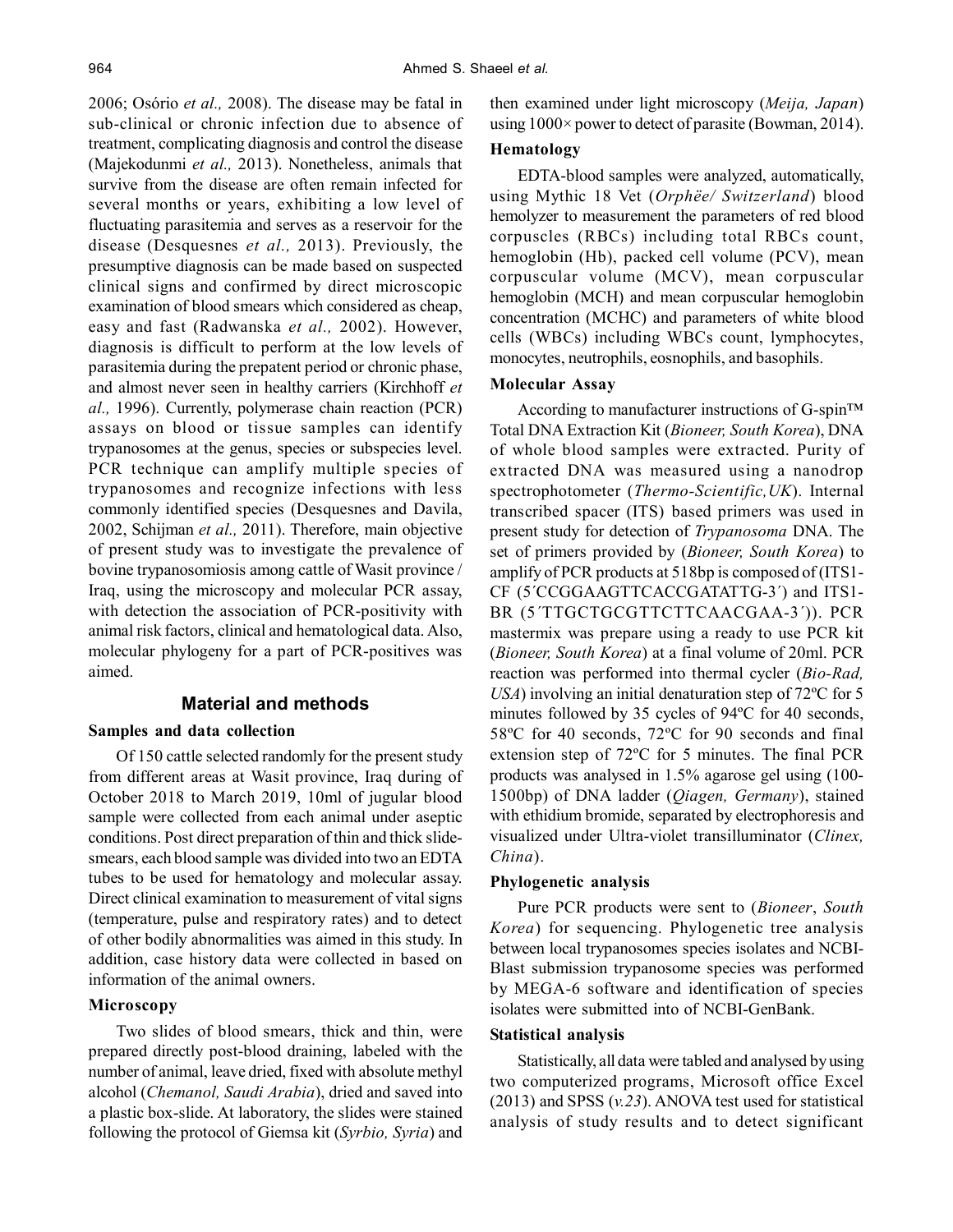**Table 1:** Total results of microscopic and molecular PCR assays.

| Test                              | <b>Total No.</b> | <b>Positive</b> | <b>Negative</b> |
|-----------------------------------|------------------|-----------------|-----------------|
| Microscopy                        | 150              | $5(3.33\%)$     | 145 (96.67%)    |
| PCR assay                         | 150              | $14(9.33\%)*$   | 136(90.67%)     |
| Significant increases $*(P<0.05)$ |                  |                 |                 |



**Fig. 1:** Positive blood film stained with Giemsa and examined by microscopy under oil immersion (1000×)

differences between positives and negatives and the association of seropositivity with the data of risk factors and values of hematological parameters at a level of P<0.05, (Petrie and Watson, 2006). Molecular PCR assay is considered as a gold-standard test in this study.

## **Results**

Of 150 blood samples examined by microscopy and conventional PCR assays, the total results were revealed, respectively, on 3.33% (5/150) and 9.33% (14/150) positive cattle (Table 1, Fig. 1).

Association of PCR-positivity with the animal risk factors (gender, age and breed) reported significant increases ( $P>0.05$ ) in groups of females (10.8%), 1-4 (15.52%) years, and mix breed (12.87%) respectively, (Table 2).

Based on data of clinical examination and case history, many clinical symptoms were detected among PCRpositive cattle, however, depression (64.29%), lymph node enlargement (64.29%), paleness of mucous membranes

**Table 2:** Association of PCR-positivity with animal risk factors.

| Factor                            | Group    | Total No. | Positives by PCR (No=14) |
|-----------------------------------|----------|-----------|--------------------------|
| Gender                            | Female   | 129       | $13(10.8\%)*$            |
|                                   | Male     | 21        | $1(4.76\%)$              |
| Age /Year                         | $\leq$ 1 | 34        | $0(0\%)$                 |
|                                   | $1 - 4$  | 58        | $9(15.52\%)*$            |
|                                   | >4       | 58        | $5(8.62\%)$              |
| <b>Breed</b>                      | Pure     | 26        | $0(0\%)$                 |
|                                   | Mix      | 101       | $13(12.87\%)$ *          |
|                                   | Local    | 23        | $1(4.35\%)$              |
| Significant increases $*(P<0.05)$ |          |           |                          |

**Table 3:** Results of clinical examination among 14 PCR-infected cattle.

| <b>Clinical symptom</b>           | <b>Positive</b> | <b>Negative</b>            |  |  |
|-----------------------------------|-----------------|----------------------------|--|--|
| Anorexia                          | 4(28.57%)       | $10(71.43\%)*$             |  |  |
| Depression                        | $9(64.29\%)*$   | $5(35.71\%)$               |  |  |
| Lymph node Enlargement            | $9(64.29\%)*$   | $5(35.71\%)$               |  |  |
| Paleness of mucous membrane       | $11(78.57%)$ *  | 3(21.43%)                  |  |  |
| Nasal / ocular discharges         | 6(42.86%)       | $8(57.14\%)*$              |  |  |
| Diarrhea                          | $5(35.71\%)$    | $9(64.29%)$ *              |  |  |
| Reproductive disorders            | $1(7.14\%)$     | $\overline{13(92.86\%)}$ * |  |  |
| Decreasing in milk production     | $8(57.14\%)*$   | 6(42.86%)                  |  |  |
| Emaciation                        | $8(57.14\%)*$   | 6(42.86%)                  |  |  |
| Mortality                         | $1(7.14\%)$     | 13 (92.86%) *              |  |  |
| Significant increases $*(P<0.05)$ |                 |                            |  |  |

(78.57%), decreasing of milk production (57.14%) and emaciation (57.14%) were showed significant increases (P<0.05), (Table 3).

Regarding to vital signs of PCR- positive cattle, significant increases  $(P<0.05)$  were detected in temperature (40.05 $\pm$ 0.38), pulse (84.45 $\pm$ 2.66) and respiratory  $(39.18 \pm 1.5)$  rates, (Table 4).

Measurement of RBCs parameters of PCR-positive cattle reported that there were significant decreases  $(P<0.05)$  in values of total RBCs  $(4.56 \pm 0.79)$ , PCV  $(26.35 \pm 0.35)$ , and Hb  $(8.76 \pm 0.3)$ , whereas, no significant differences were detected in values of MCV, MCH and MCHC, (Table 5).

**Table 4:** Results of vital signs among infected and noninfected Cattle by PCR.

| Vital<br>sign                     | Unit          | <b>Infected</b><br>$(No=14)$<br>$(M \pm SE)$ | <b>Non-infected</b><br>$(N=136)$<br>$(M \pm SE)$ |
|-----------------------------------|---------------|----------------------------------------------|--------------------------------------------------|
| Temperature                       | $\mathcal{C}$ | $40.05 \pm 0.38$ *                           | $38.17 \pm 0.35$                                 |
|                                   |               | $(38.64 - 41.17)$                            | $(36.23 - 41.20)$                                |
| Pulse rate                        | Per/          | $84.45 \pm 2.66*$                            | $57.14 \pm 1.8$                                  |
|                                   | Minute        | $(52-99)$                                    | $(41-112)$                                       |
| Respiratory                       | Per/          | $39.18 \pm 1.5$ *                            | $32.32 \pm 0.66$                                 |
| rate                              | Minute        | $(26-45)$                                    | $(23-54)$                                        |
| Significant increases $*(P<0.05)$ |               |                                              |                                                  |



**Fig. 2:** Total positive blood samples by gel electrophoresis for the primer of *ITS1* gene. M: Ladder, Lanes 1-14: Positive results.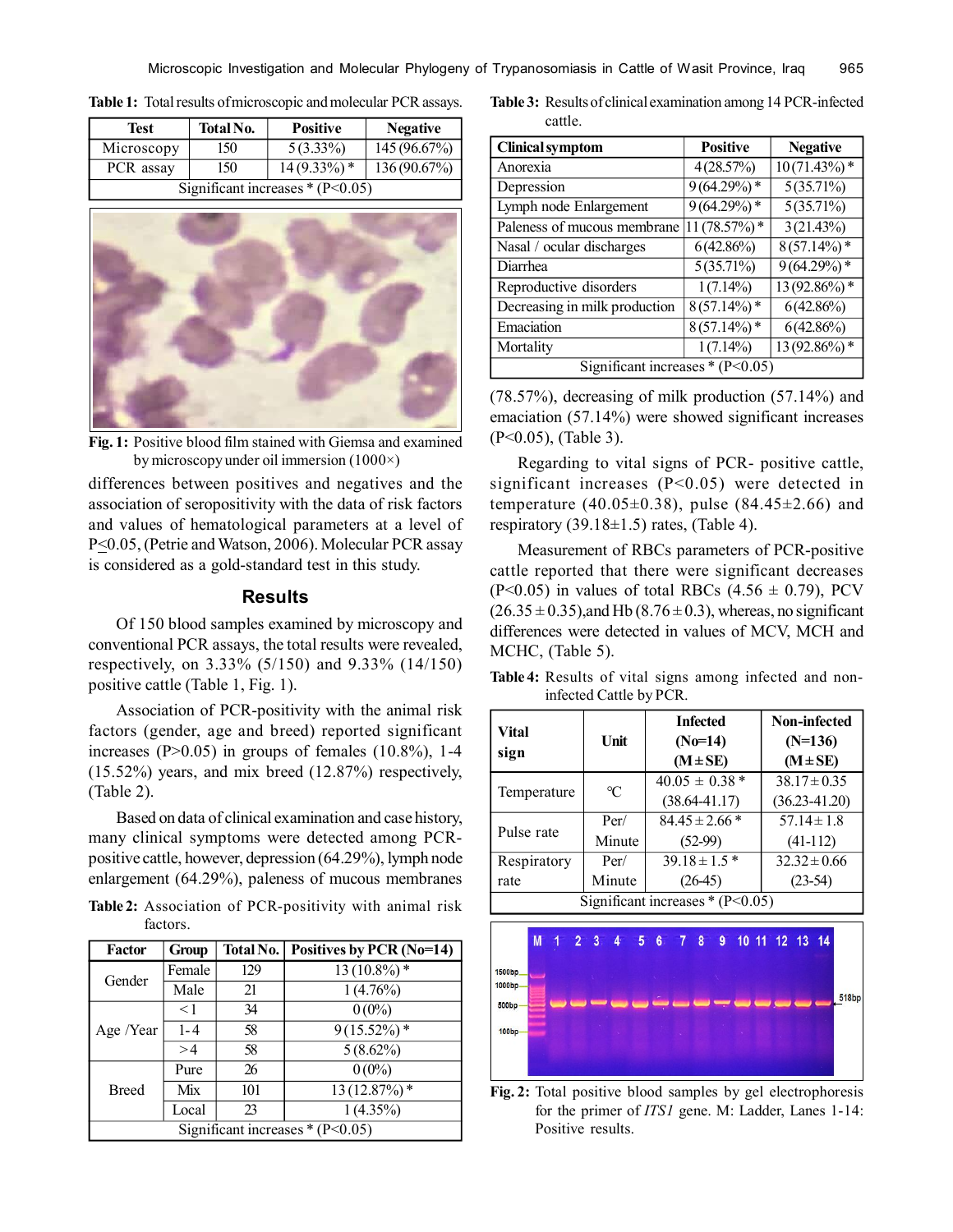| <b>Parameter</b>                  | Unit            | <b>Infected</b><br>$M \pm SE$ | Non-infected<br>$M \pm S E$ |
|-----------------------------------|-----------------|-------------------------------|-----------------------------|
| <b>Total RBCs</b>                 | $\times$ 106/µl | $4.56 \pm 0.79$ *             | $5.99 \pm 0.28$             |
|                                   |                 | $(3.71 - 7.32)$               | $(3.09 - 8.51)$             |
| <b>PCV</b>                        | $\frac{0}{0}$   | $26.35 \pm 0.35$ *            | $30.58 \pm 0.64$            |
|                                   |                 | $(21.84 - 35.07)$             | $(19.22 - 39.26)$           |
| Hb                                | g/dl            | $8.76 \pm 0.3*$               | $11.24 \pm 0.21$            |
|                                   |                 | $(4.85 - 12.36)$              | $(4.15 - 13.79)$            |
| <b>MCV</b>                        | fl              | $56.79 \pm 0.63$              | $52.05 \pm 1.16$            |
|                                   |                 | $(44.16 - 58.41)$             | $(38.72 - 61.13)$           |
| <b>MCH</b>                        | pg              | $19.52 \pm 0.28$              | $19.06 \pm 0.39$            |
|                                   |                 | $(15.87 - 21.93)$             | $(14.83 - 22.24)$           |
| <b>MCHC</b>                       | g/dl            | $34.24 \pm 0.56$              | $36.91 \pm 0.27$            |
|                                   |                 | $(29.41 - 37.19)$             | $(29.86 - 38.92)$           |
| Significant increases $*(P<0.05)$ |                 |                               |                             |

**Table 5:** Results of RBCs parameters of molecular infected and non-infected Cattle.

Measurement of WBCs parameters of infected cattle was revealed on significant increases (P<0.05) in values of neutrophils (52.14  $\pm$  1.82), with significant decreases  $(P<0.05)$  in total WBCs  $(8.32 \pm 0.91)$  and lymphocytes  $(38.98 \pm 2.48)$ . However, no significant differences  $(P>0.05)$  were detected in values of monocytes, eosinophils and basophils, (Table 6).

In this study, six of PCR-positive samples were submitted for sequencing. Multiple sequence alignment analysis of 18S ribosomal RNA gene in local *Trypanosoma* spp. isolates and NCBI-Genbank *Trypanosoma* species isolates. The multiple alignment analysis was constructed using Clustal W alignment tool of MEGA-6 software which showed the nucleotide alignment similarity as (\*) and substitution mutations in 18S ribosomal RNA gene, (Fig. 3).

Phylogenetic tree analysis based on 18S ribosomal RNA gene partial sequence in local *Trypanosoma* spp. IQ-Cattle isolates was used for *Trypanosoma* spp. identification. It constructed using Unweighted Pair Group method with Arithmetic Mean (UPGMA tree) of MEGA-6 software, (Fig. 4).

**Table 6:** Results of WBCs parameters of molecular infected and non-infected Cattle.

| <b>Parameter</b>                  | Unit                | <b>Infected</b>    | Non-infected       |  |
|-----------------------------------|---------------------|--------------------|--------------------|--|
|                                   |                     | $M \pm SE$         | $M \pm SE$         |  |
| <b>Total WBCs</b>                 | $\times 10^3/\mu l$ | $8.32 \pm 0.91$    | $9.65 \pm 0.83$ *  |  |
|                                   |                     | $(4.12 - 11.53)$   | $(3.92 - 12.26)$   |  |
| Lymphocytes                       | $\frac{0}{0}$       | $38.98 \pm 2.48$   | $44.21 \pm 2.44$ * |  |
|                                   |                     | $(29.11 - 47.46)$  | $(28.27 - 51.33)$  |  |
| Monocytes                         | $\frac{0}{0}$       | $5.07 \pm 0.68$    | $5.38 \pm 0.51$    |  |
|                                   |                     | $(3.52 - 7.06)$    | $(3.21 - 8.18)$    |  |
| Neutrophils                       | $\frac{0}{0}$       | $52.14 \pm 1.82$ * | $46.37 \pm 2.25$   |  |
|                                   |                     | $(39.92 - 61.42)$  | $(39.92 - 63.01)$  |  |
| Eosinophils                       | $\frac{0}{0}$       | $3.01 \pm 0.66$    | $3.45 \pm 0.31$    |  |
|                                   |                     | $(1.12 - 5.17)$    | $(1.07-6.84)$      |  |
| <b>Basophils</b>                  | $\frac{0}{0}$       | $0.97 \pm 0.23$    | $0.59 \pm 0.09$    |  |
|                                   |                     | $(0.45 - 1.41)$    | $(0.37 - 1.71)$    |  |
| Significant increases $*(P<0.05)$ |                     |                    |                    |  |

The local *Trypanosoma* spp. IQ-Cattle isolate No.1 was showed a close-related to NCBI-BLAST *Trypanosoma cf. cervi* PJH-2013 isolate WTD A5 clone Cl1-18s ribosomal RNA gene (JX178196.1) and the local *Trypanosoma* spp. IQ-Cattle isolate No.2-No.6 were showed close-related to NCBI-BLAST *Trypanosoma theileri Obihiro* isolate (LC385952.1), at total genetic changes (0.1-0.5%), (Table 7).

# **Discussion**

Trypanosomiasis in cattle represents a serious threat to the agriculture and socioeconomic development of livestock in vast areas worldwide. The impact of bovine trypanosomiasis is not restricted to livestock production alone, but extends to changes in land use and exploitation of natural resources use, access to available and cultivable land, restriction of opportunities for diversification of agriculture production (Swallow, 2000, Dobson *et al.,* 2009). The application of microscopy and PCR assay for the species-specific detection of trypanosomes in bovine blood samples was established in this study and revealed respectively on 3.33% and 9.33% positive



**Fig. 3:** Multiple sequence alignment of local isolates with NCBI-Genbank isolates.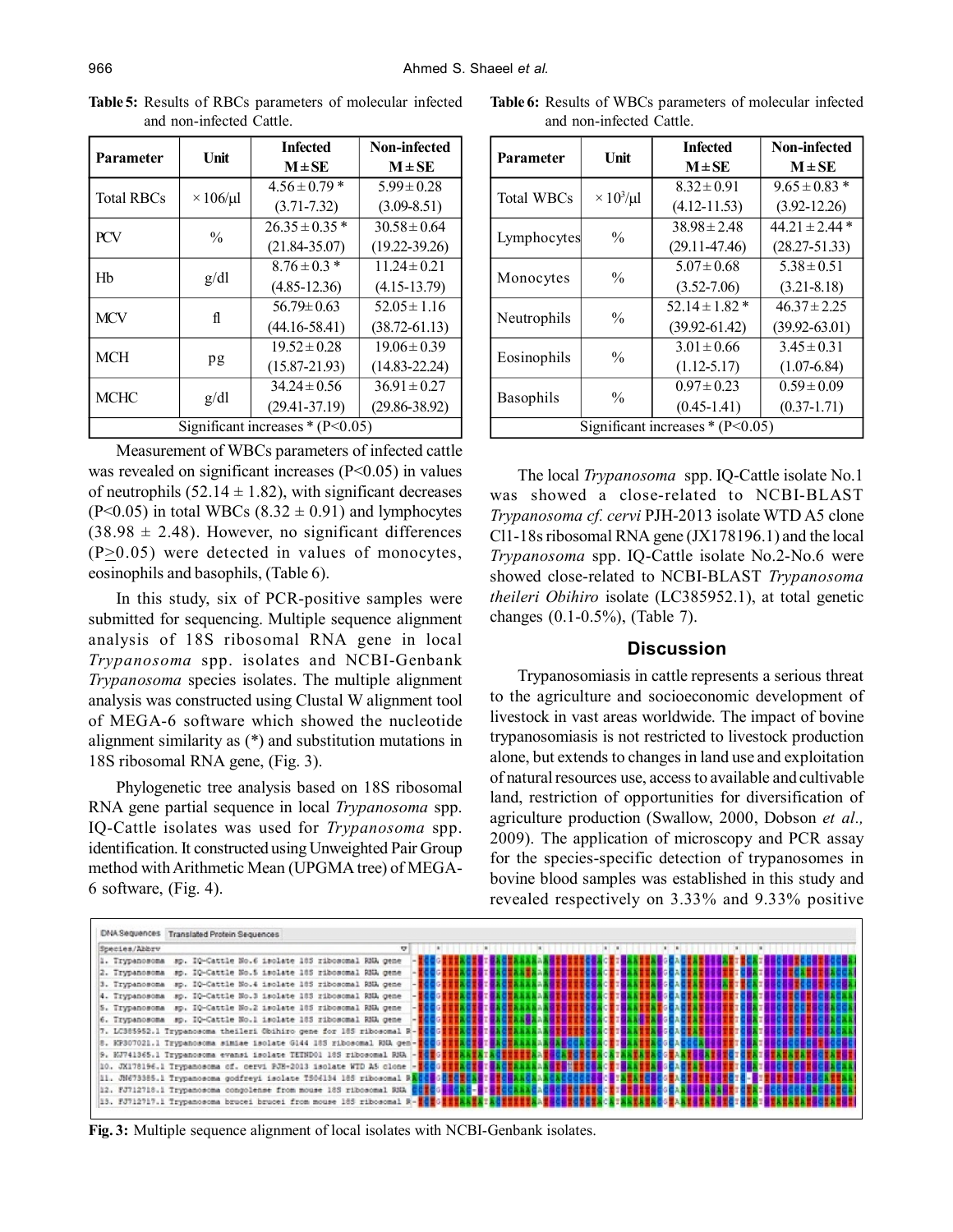| <b>Trypanosoma</b> | <b>Genbank</b> | <b>NCBI-BLAST Homology Sequence identity (%)</b>      |                                      |            |                  |  |
|--------------------|----------------|-------------------------------------------------------|--------------------------------------|------------|------------------|--|
| local isolate      |                | accession No.   NCBI BLAST Identical Trypanosoma spp. | <b>Genbank accession No. Country</b> |            | Identity $(\% )$ |  |
| No.1               | MN121743.1     | Trypanosoma cf. cervi PJH-2013 isolate                | JX178196.1                           | <b>USA</b> | 98.42%           |  |
| No.2               | MN121744.1     | Trypanosoma theileri Obihiro isolate                  | LC385952.1                           | Japan      | 99.32%           |  |
| No.3               | MN121745.1     | Trypanosoma theileri Obihiro isolate                  | LC385952.1                           | Japan      | 98.12%           |  |
| No.4               | MN121746.1     | Trypanosoma theileri Obihiro isolate                  | LC385952.1                           | Japan      | 99.54%           |  |
| No.5               | MN121747.1     | Trypanosoma theileri Obihiro isolate                  | LC385952.1                           | Japan      | 98.13%           |  |
| No.6               | MN121748.1     | Trypanosoma theileri Obihiro isolate                  | LC385952.1                           | Japan      | 99.11%           |  |

**Table 7:** Homology Sequence identity between local and NCBI-BLAST *Trypanosoma* spp. isolates.

animals with trypanosomiasis. The central finding of present study is that PCR is significantly more sensitive over microscopy, and the relative higher positivity might be correlated to several factors such as the primers used, type of animal samples, seasonal influences and management-socioeconomic elements. Nonetheless, PCR assay offered no advantage since the parasite can easily seen by microscopic examination of fresh blood smear during acute phase of disease (Uilenberg and Boyt, 1998). In many studies, it is assumed that the microscopy has not standardized since the method must be done on fresh, neither delayed or stored blood and the test is based on experience of observer for detection of parasite and severity of infection (Kirchhoff *et al.,* 1996, Herwaldt, 2001). The greater sensitivity of PCR assay allowed for considerably earlier detection of trypanosomiasis before developing of parasitemia and in chronic phase when the number of parasites is very small (Pizarro *et al.,* 2007). As well as, observer is not an issue in PCR assay and the blood processing by this technique can be interpreted at several points without any deleterious effects (Galvao *et al.,* 2003). False positive findings could be resulted with PCR assay due to either contamination of reaction mixture with amplification products of previous run, or presence DNA fragments of the parasite which could be amplified by the primer (Qvarnstrom *et al.,* 2012). However, primer used in present study to detect of *Trypanosoma* in blood samples was targeted the ITS region of ribosomal DNA. This region is a preferred for universal test because of its capability for detection of all pathogenic trypanosomes in a single PCR, highly conserved flanking regions and size variability among

**A** Trypanosoma sp. IQ-Cattle No.2 isolate 18S ribos **A** Trypanosomasp. IQ-Cattle No.3 isolate 18S ribosomal **RNAge LC385952.1 Trypanosomatheileri Obihirogenefor18SribosomalRNApartialsequence JX178196.1Trypanosomacf. cerviPJH-2013isolateWTDA5cloneCl118SribosomalRNAgenepartial sequence** 68 **Trypanosomasp. IQ-CattleNo.1isolate18Sribosomal RNAgene Trypanosomasp. IQ-CattleNo.5isolate18Sribosomal RNAgene Trypanosomasp. IQ-CattleNo.6isolate18Sribosomal RNAgene Trypanosomasp. IQ-CattleNo.4isolate18Sribosomal RNAgene KP307021.1 Typanosoma simiae** isolate G144 18S irbosomal RNA gen **KJ741365.1TrypanosomaevansiisolateTETND0118Sribosomal RNAgenecompletesequence FJ712717.1Trypanosomabrucei brucei18SribosomalRNAgenecompletesequence JN673385.1Trypanosomagodfreyi isolate18SribosomalRNAgenecompletesequence FJ712718.1Trypanosomacongolense18Sribosomal RNAgenecompletesequence** 100 ATry 99 100 58 37 32 98 100 58 0.5 0.4 0.3 0.2 0.1 0.0

**Fig. 4:** Phylogenetic tree analysis of local isolates.

trypanosomes species and subgroups (Njiru *et al.,* 2005, Sidibë *et al.,* 2007).

Statistical analysis regarding the association of animal risk factors (gender, age and breed) to PCR-positivity deemed necessary, (Table 2). It was indicated that females were significantly more infected than males and the reasons cannot be explained exactly, but it might be attributed to large number of females subjected to this study compared to males, exposing of females to high stress as a result of frequent pregnancy and milking and neglected attitude of the farmers toward the management of females since many of the farmers focusing on the health of males that used mostly as a meat-source by meatmans or for natural fertilization. The high prevalence of trypanosomiasis in animals of 1-4 years compared to those of <1 year and >4 years was reported in this study. It is thought that presence of maternal immunity during the first 6-12 months of life is play a vital role in protection against different infection and this form of passive immunity is greatly diminished after one year of age. Whereas, active immunity that developed with advanced age due to frequent exposure of the animal to pathogen increases resistant to infection with the same pathogen (Flynn and Sileghem, 1994, Niewiesk, 2014). Variation in PCR-positivity among different breeds of present study might be related to existence of genetic and/or management differences. Worldwide, there continues to be very significant advances in efforts to control diseases in cattle with the potential for significant improvements to both performance and welfare. Concurrently, there have been considerable advances in animal breeding and

> genetics relevant to animal disease control (Berry *et al.,* 2011). When considering the significance of resistance / tolerance at the breed level, the intrinsic evolutionary advantage of breeds that are adapted to an environment should be taken into account. In tropical areas, where extreme endemic diseases are widespread, due to their evolutionary roots, locally adapted autonomous breeds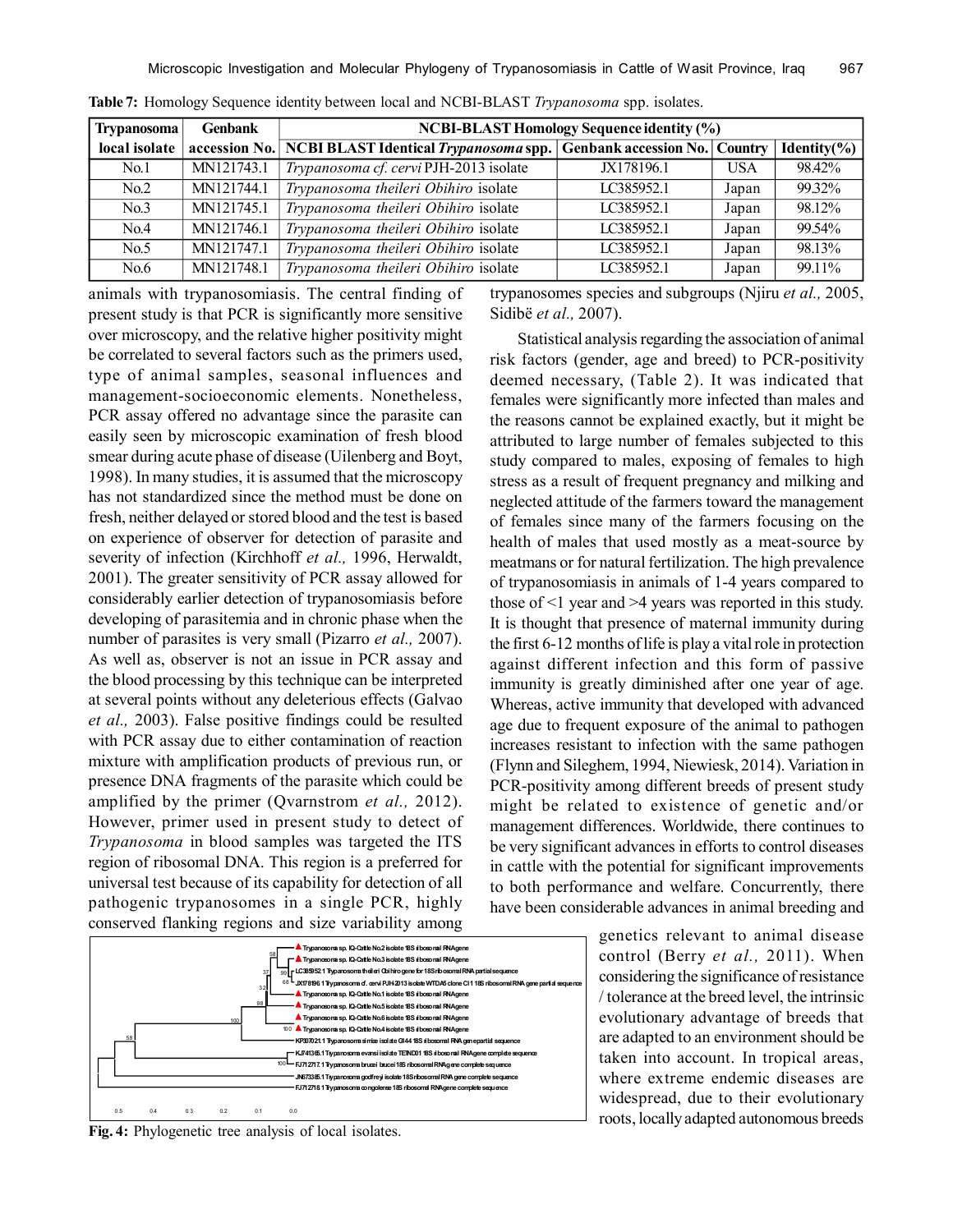display a far greater level of genetic resistance and adaptation as compared to imported breeds (Jovanovië *et al.,* 2009).

In this study, data of clinical examination and case history were revealed on significant increases in depression, L.N. enlargement, paleness of M.M., decreasing in milk production, and emaciation (Table 3). In addition, significant increases were reported in values of temperature, pulse and respiratory rates (Table 4). In cattle, acute episode of disease can be last for a few days to few weeks, during which, the animal either dies or lapses in a subacute to chronic phases. However, the disease might be chronic from the beginning (Tulu, 2019). Globally, limited clinical data are available about bovine trypanosomiasis due to the poorly characterized symptoms. Also, there are no pathognomonic signs that would help in pinpointing a diagnosis because the general clinical picture of infection is characterized by many variations that determined by the level of vector challenge, species and strain of trypanosome, breed and management of the host (Radostits *et al.,* 2006, Jittapalapong *et al.,* 2009).

Significant decreases in total RBCS, PCV and Hb indicated the presence of anemia among PCR-positive cattle of present study, (Table 5). As reported previously, when animal becomes infected with trypanosomiasis, their physiological alters due to the wide range of blood biochemical changes and hematological aberrations that occur (Anosa and Isoun, 1980, Biryomumaisho *et al.,* 2003). The evaluation of blood parameters helps to determine the health status of animal, as well as to establish the degree of damage to host tissues and severity of infection (Coles, 1986, Allam *et al.,* 2011). In most animal species, anemia is the main hematological features which can be detected during the course of disease. Although the etiology of anemia is complex, three mechanisms have been implicated including dyshemopoiesis, hemoldilution, and hemolysis (Amole *et al.,* 1982). Reduction in RBC mass and life-span due to sensitization of erythrocytes during acute phase of disease, in addition to erythrophagocytosis, hemosiderosis and hyperbilirubinemia during chronic trypanosomiasis could be occurred as a result of constant high parasitemia and immunosuppression (Stijlemans *et al.,* 2015, Constable *et al.,* 2016).

Significant elevation in neutrophils, in addition to eventual depression in total WBCs and lymphocytes were reported among infected study animals (Table 6). In cattle, neutrophils have biochemical and functional differences from those of other species and play protective and harmful roles in naturally occurring infectious diseases that occur at times of transition (Bassel and Caswell, 2018). However, chronic inflammations due to infectious (viral, bacterial, protozoal, parasitic and fungal) or noninfectious (thrombosis, injuries and necrosis) in addition to stress are the most common causes of neutrophilia (Roland *et al.,* 2014). The mechanisms underlying leukopenia include decrease production, increase tissue demand and consumption combined with marginalization. In cattle, leucopenia often occurs with metabolic disorders, liver and infectious disease, as well as hematopoietic stem cell disorders (Kraft and Dürr, 2005, Jones and Allison, 2007). Lymphocytes are the dominant subpopulation of WBC which decreases progressively with age (Webb and Latimer, 2011). In general, lymphocytopenia can be seen in association with immunosuppression due to physiologic and pathologic reasons (Jones and Allison, 2007). In cattle infected with trypanosomiasis, there is reduced proliferation of T-cell in response to stimulation by T-cell mitogens such as ConA or PHA and reduced in antibody response (Tabel *et al.,* 2013).

In Iraqi cattle herds, *T. brucei* and *T. congolense* (Al-Badrani, 2012) in addition to *T. vivax* (Rhaymah and Al-Badrani, 2012) were the only Trypanosomes that reported previously. In current study, the results of phylogenetic analysis for a six of PCR-positive samples were revealed on newly two trypanosome spp. (*Trypanosoma theileri* and *Trypanosoma cf. cervi*) that reported for the first time in Iraq, (Fig. 3 and 4, Table 7). According to NVBI, both species are classified under a trypanosome spp. of unspecified subgenus. *T. theileri* is a heterogeneous group of large trypanosomes which share mammalian host restriction, distributed worldwide, contaminative transmission by tabanids, cause chronic and cryptic infection usually and detectable only in blood (Böse and Heister, 1993, Rodrigues *et al.,* 2003). Many cases indicate its potential pathogenicity in concurrent infections with *Anaplasma*, *Babesia* and *Theileria*, or associated with stress, poor nutrition and gestation (Braun *et al.,* 2002, Rodrigues *et al.,* 2006). Also, *T. theileri* has been detected to be related with inflammatory conditions in cattle such as peritonitis and submandibular edema, as well as with concomitant diseases such as bovine leukosis (Matsumoto *et al.,* 2011, Vairamuthu *et al.,* 2011). *Trypanosoma cervi*, first identified in elk in 1975, is a worldwide trypanosome spp. which detected later in different hosts involving cattle and water buffaloes (Fisher *et al.,* 2013). Although, there has little opportunity in nature for cross-transmission of trypanosomes to occur, successful cross-transmission from deer to elk has been accomplished in areas where these hosts occupy the same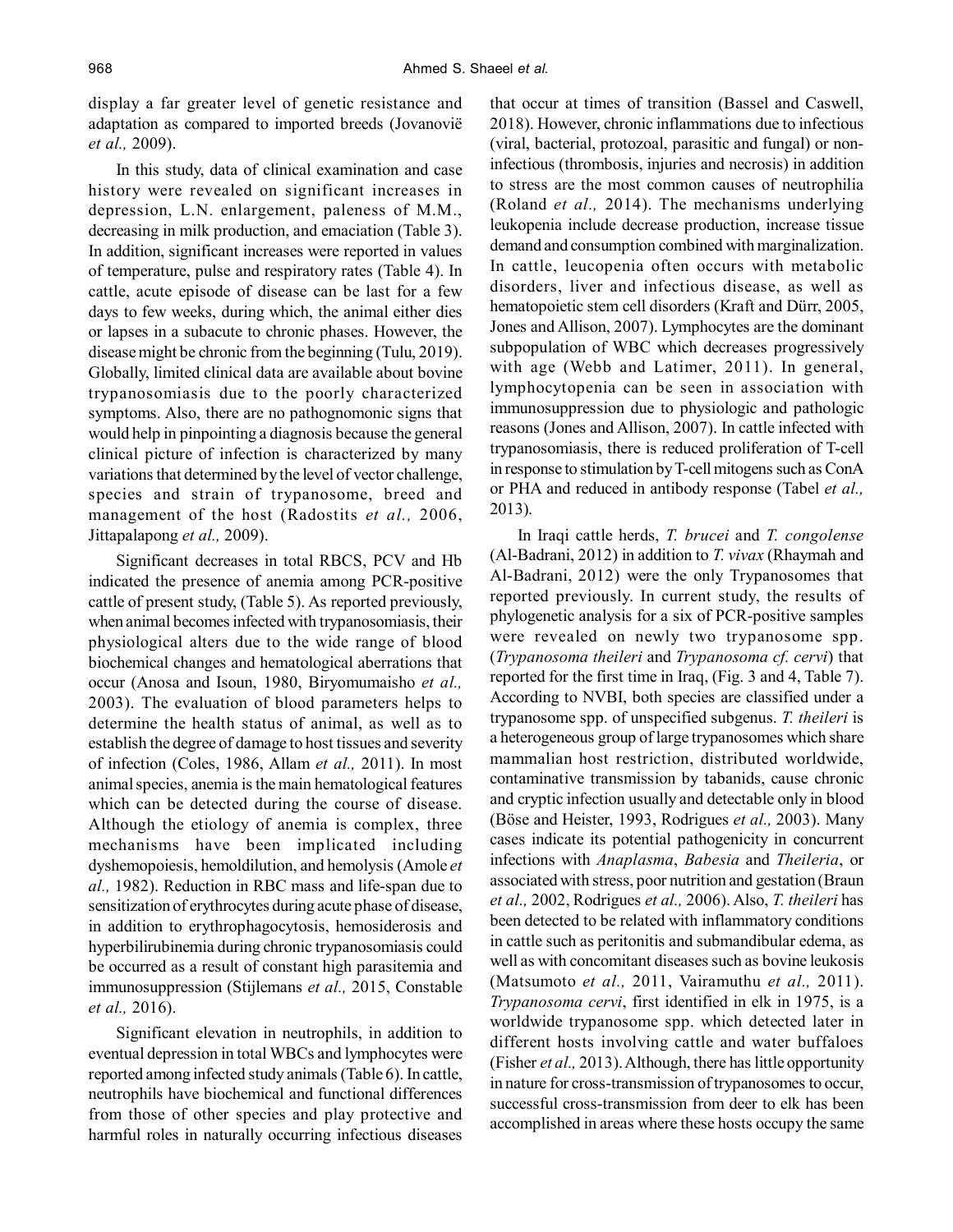territory (Mathews *et al.,* 1977). However, it's observed that there no signs of pathogenicity and no specific of pathology has been attributed to infection of other animals (Kingston *et al.,* 1982). In Iraq, the introduction of susceptible cattle from Brazil, India, Iran, Turkey and other countries might be contributed to increase the prevalence of bovine trypanosomiasis since this country is free of tsetse fly that the most vector capable for transmitting of trypanosomes spp. (Al-Badrani, 2012, Sazmand and Joachim, 2017).

# **Conclusion**

The results of current study confirmed the efficacy of molecular phylogeny in detection of two trypanosome species, *T. theileri* and *T. cervi*, among cattle of Wasit province for the first time in Iraq. In addition, the prevalence of bovine trypanosomiasis was detected using the microscopy and PCR assay, with evaluation the association of the positivity with clinical and hematological findings. Further studies are needed to detect the prevalence of bovine trypanosomiasis in other Iraqi regions as well as other trypanosome species, to focus on vectors, and to evaluate the risk factors for planning future control programs.

# **Ethical Considerations**

Permission for the study and ethical approval was obtained from the department of Internal and Preventive Veterinary Medicine, College of Veterinary Medicine, University of Baghdad, Iraq.

# **Conflict of interest**

No conflict to interest.

## **References**

- Al-Badrani, B.A. (2012). Clinical and hematological study of *Trypanosoma brucei* and *Trypanosoma congolense* in cattle in Mosul City, Iraq. *Research Opinions in Animal and Veterinary Sciences*.
- Allam, L., D. Ogwu and A.K. Sackey (2011). Hematological and serum biochemical changes in gilts experimentally infected with *Trypanosoma brucei*. *Veterinarski Arhiv.*, **81(5):** 597- 609.
- Amole, B.O., A.B. Clarkson and H.L. Shear (1982). Pathogenesis of anemia in *Trypanosoma brucei*-infected mice. *Infection and immunity.*, **36(3):** 1060-1068.
- Anosa, V.O. and T.T. Isoun (1980). Haematological studies on *Trypanosoma vivax* infection of goats and intact and splenectomized sheep. *Journal of comparative pathology.*, **90(1):** 155-168.
- Bassel, L.L. and J.L. Caswell (2018). Bovine neutrophils in health and disease. *Cell and tissue research.*, **371(3):** 617-637.
- Berry, D.P., M.L. Bermingham, M. Good and S.J. More (2011). Genetics of animal health and disease in cattle. *Irish Veterinary Journal.*, **64(1):** 5.
- Biryomumaisho, S., E. Katunguka-Rwakishaya and C.K. Rubaire-Akiiki (2003). Serum biochemical changes in experimental *Trypanosoma congolense* and *Trypanosoma brucei* infection in Small East Africa goats. *Veterinarski arhiv.*, **73(3):** 167-180.
- Böse, R. and N.C. Heister (1993). Development of Trypanosoma (M.) theileri in tabanids. *Journal of Eukaryotic Microbiology.*, **40(6):** 788-792.
- Bowman, D.D. (2014). Georgis' Parasitology for Veterinarians-E-Book. *10th Edition, Elsevier Health Sciences, St. Louis, Missouri, USA*. 358-369.
- Braun, U., E. Rogg, M. Walser, D. Nehrbass, F. Guscetti, A. Mathis and P. Deplazes (2002). *Trypanosoma theileri* in the cerebrospinal fluid and brain of a heifer with suppurative meningoencephalitis. *Veterinary Record.*, **150:** 18-19.
- Coles, E.H. (1986). Veterinary Clinical Pathology. 4<sup>th</sup> Edition, *W.B. Sounders Company, Philadelphia, USA*. 486.
- Constable, P.D., K.W. Hinchcliff, S.H. Done and W. Grünberg, (2016). Veterinary medicine-e-book: a textbook of the diseases of cattle, horses, sheep, pigs and goats. *Elsevier Health Sciences*, *St. Louis, Missouri, USA*. 2150-2156.
- Desquesnes, M. and A.R. Davila (2002). Applications of PCRbased tools for detection and identification of animal trypanosomes: a review and perspectives. *Veterinary parasitology.*, **109(3-4):** 213-231.
- Desquesnes, M., F. Biteau-Coroller, J. Bouyer, M.L. Dia and L. Foil (2009). Development of a mathematical model for mechanical transmission of trypanosomes and other pathogens of cattle transmitted by tabanids. *International Journal for Parasitology.*, **39(3):** 333-346.
- Desquesnes, M., P. Holzmuller, D.H. Lai, A. Dargantes, Z.R. Lun and S. Jittaplapong (2013). *Trypanosoma evansi* and surra: a review and perspectives on origin, history, distribution, taxonomy, morphology, hosts and pathogenic effects. *Bio. Med. research international.*
- Dobson, R.J., A.P. Dargantes, R.T. Mercado and S.A. Reid (2009). Models for *Trypanosoma evansi* (surra), its control and economic impact on small-hold livestock owners in the Philippines. *International Journal for Parasitology.,* **39(10):** 1115-1123.
- Fèvre, E.M., K. Picozzi, J. Fyfe, C. Waiswa, M. Odiit, P.G. Coleman and S.C. Welburn (2005). A burgeoning epidemic of sleeping sickness in Uganda. *The Lancet.*, **366(9487):** 745-747.
- Fisher, A.C., G. Schuster, W.J. Cobb, A.M. James, S.M. Cooper, A.P. de León and P.J. Holman (2013). Molecular characterization of *Trypanosoma* (Megatrypanum) spp. infecting cattle (*Bos taurus*), white-tailed deer (*Odocoileus virginianus*) and elk (*Cervus elaphus canadensis*) in the United States. *Veterinary parasitology.*, **197(1-2):** 29-42.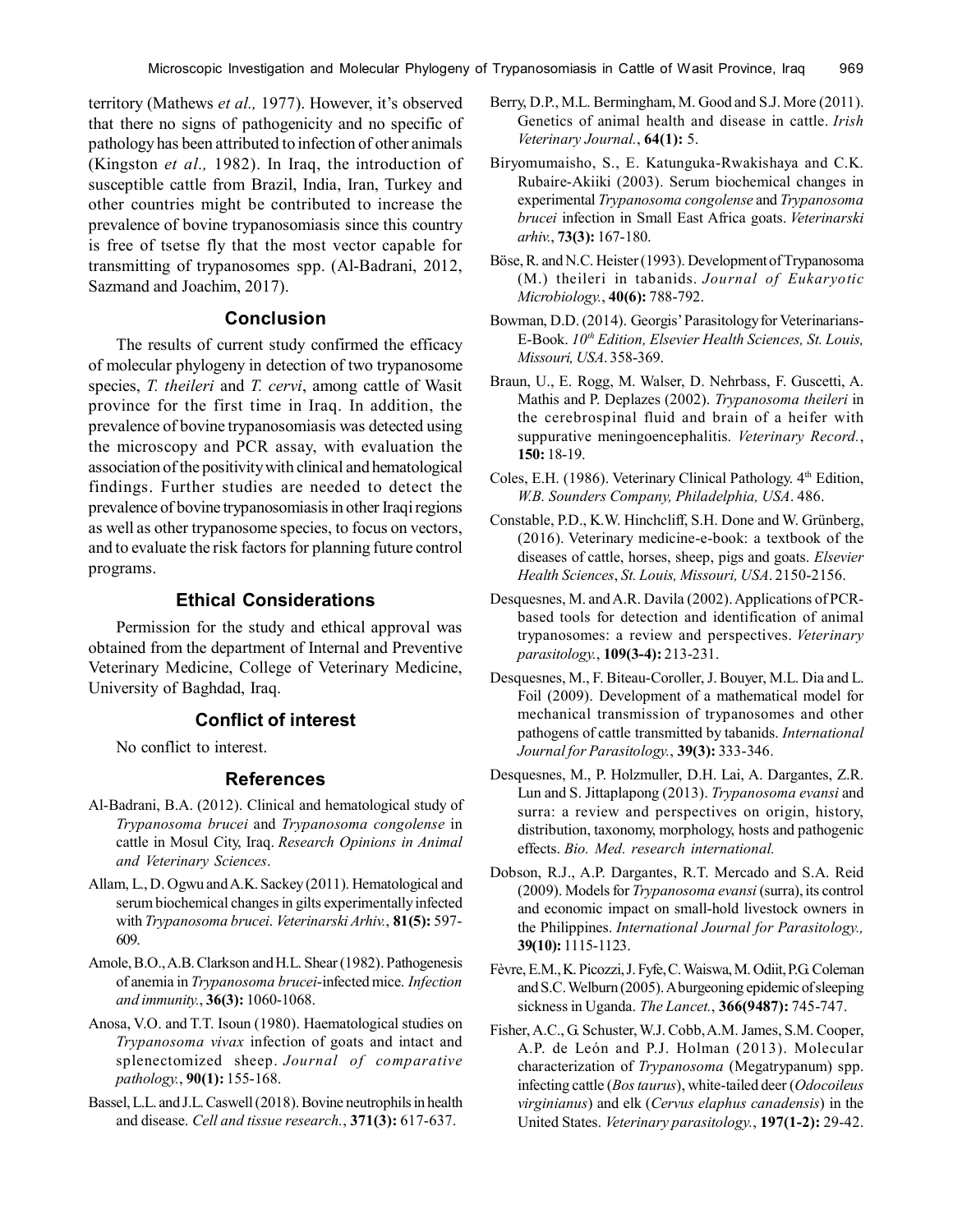- Flynn, J.N. and M. Sileghem (1994). Involvement of gamma delta T cells in immunity to trypanosomiasis. *Immunology.*, **83(1):** 86.
- Galvao, L.M., E. Chiari, A.M. Macedo, A.O. Luquetti, S.A. Silva and A.S. Andrade (2003). PCR assay for monitoring *Trypanosoma cruzi* parasitemia in childhood after specific chemotherapy. *Journal of clinical microbiology.*, **41(11):** 5066-5070.
- Gillingwater, K., M.V. Mamabolo and P.A.O. Majiwa (2010). Prevalence of mixed *Trypanosoma congolense* infections in livestock and tsetse in KwaZulu-Natal, South Africa. *Journal of the South African Veterinary Association.*, **81(4):** 219-223.
- Hamilton, P.B., J.R. Stevens, M.W. Gaunt, J. Gidley and W.C. Gibson (2004). Trypanosomes are monophyletic: evidence from genes for glyceraldehyde phosphate dehydrogenase and small subunit ribosomal RNA. *International Journal for Parasitology.*, **34(12):** 1393-1404.
- Herwaldt, B.L. (2001). Laboratory-acquired parasitic infections from accidental exposures. *Clinical microbiology reviews.*, **14(4):** 659-688.
- Jackson, Y., C. Myers, A. Diana, H.P. Marti, H. Wolff, F. Chappuis and A. Gervaix (2009). Congenital transmission of Chagas disease in Latin American immigrants in Switzerland. *Emerging infectious diseases.*, **15(4):** 601.
- Jittapalapong, S., N. Pinyopanuwat, T. Inpankaew, A. Sangvaranond, C. Phasuk, W. Chimnoi and P. Arunvipas (2009). Prevalence of *Trypanosoma evansi* infection causing abortion in dairy cows in central Thailand. *Kasetsart. J. Nat. Sci.*, **43:** 53-57.
- Jones, M.L. and R.W. Allison (2007). Evaluation of the ruminant complete blood cell count. *Veterinary Clinics of North America: Food Animal Practice.*, **23(3):** 377-402.
- Jovanovic, S., M. Savic and D. Živkovic (2009). Genetic variation in disease resistance among farm animals. *Biotechnology in animal husbandry.*, **25(5-6-1):** 339-347.
- Kirchhoff, L.V., J.R. Votava, D.E. Ochs and D.R. Moser (1996). Comparison of PCR and microscopic methods for detecting *Trypanosoma cruzi*. *Journal of Clinical Microbiology*, **34(5):** 1171-1175.
- Kraft, W. and U.M. Dürr (2005). Clinical Laboratory Diagnostics in Veterinary Medicine. *6 th edition. Schattauer, Stuttgart, Germany*., 321.
- Majekodunmi, A.O., A. Fajinmi, C. Dongkum, K. Picozzi, M.V. Thrusfield and S.C. Welburn (2013). A longitudinal survey of African animal trypanosomiasis in domestic cattle on the Jos Plateau, Nigeria: prevalence, distribution and risk factors. *Parasites and vectors.*, **6(1):** 239.
- Mathews, M.J., N. Kingston and J.K. Morton (1977). *Trypanosoma cervi* Kingston and Morton, 1975 from mule deer, Odocoileus hemionus, in Wyoming. *Journal of wildlife diseases.*, **13(1):** 33-39.
- Matsumoto, Y., A. Sato, M. Hozumi, H. Ohnishi, M. Kabeya,

M. Sugawara and H. Takaishi (2011). A case of a Japanese Black cow developing trypanosomosis together with enzootic bovine leukosis. *Journal of the Japan Veterinary Medical Association.*, **64(12):** 941-945.

- Niewiesk, S. (2014). Maternal antibodies: clinical significance, mechanism of interference with immune responses and possible vaccination strategies. *Frontiers in immunology.*, **5:** 446.
- Njiru, Z.K., C.C. Constantine, S. Guya, J. Crowther, J.M. Kiragu, R.A. Thompson and A.M.R. Dávila (2005). The use of ITS1 rDNA PCR in detecting pathogenic African trypanosomes. *Parasitology Research.*, **95(3):** 186-192.
- Nyenti Lum, V. (2000). Prevalence of *Trypanosoma Congolense, T. Vivax* and *T. Brucei* in Cattle and Tsetse-Fly, *Glossina* Spp *(Diptera, Glossinidae)* in an Area of Trypanocidal Drug Usage in Ghana, *Doctoral dissertation, University of Ghana*.
- O'Gorman, G.M., S.D. Park, E.W. Hill, M. Agaba and D. MacHugh (2006). Cytokine mRNA profiling of peripheral blood mononuclear cells from trypanotolerant and trypanosusceptible cattle infected with *Trypanosoma congolense*. *Physiological genomics.*, **28(1):** 53-61.
- Osório, A.R., C.R. Madruga, M. Desquesnes, C.O. Soares, L.R. Ribeiro and S.D. Costa (2008). *Trypanosoma* (*Duttonella*) *vivax*: its biology, epidemiology, pathogenesis and introduction in the New World-a review. *Memórias do Instituto Oswaldo Cruz.*, **103(1):** 1-13.
- Pathak, K.L. and N. Singh (2005). Animal trypanosomosis. *Intas polivet.*, **6(2):** 194-199.
- Petrie A. and P. Watson (2006). Statistics for Veterinary and Animal Science, Second Edition. Ames: Blackwell Publishing, 24-112.
- Pizarro, J.C., D.E. Lucero and L. Stevens (2007). PCR reveals significantly higher rates of *Trypanosoma cruzi* infection than microscopy in the Chagas vector, Triatoma infestans: high rates found in Chuquisaca, Bolivia. *BMC infectious diseases.*, **7(1):** 66-74.
- Qvarnstrom, Y., A.G. Schijman, V. Veron, C. Aznar, F. Steurer and A.J. Da Silva (2012). Sensitive and specific detection of *Trypanosoma cruzi* DNA in clinical specimens using a multi-target real-time PCR approach. *PLoS neglected tropical diseases.*, **6(7):** e1689.
- Radostits, O.M., C.C. Gay, K.W. Hinchcliff and P.D. Constable (2006). Veterinary Medicine E-Book: A textbook of the diseases of cattle, horses, sheep, pigs and goats.  $10<sup>th</sup>$ edition, *Elsevier Health Sciences*, *Philadelphia*, *USA*. 1531-1537.
- Radwanska, M., S. Magez, H. Perry-O'Keefe, J.M. Sternberg, and J.J. Hyldig-Nielsen (2002). Direct detection and identification of African trypanosomes by fluorescence in situ hybridization with peptide nucleic acid probes. *Journal of clinical microbiology.*, **40(11):** 4295-4297.
- Rhaymah, M.H. and B.A. Al-Badrani (2012). Clinical and